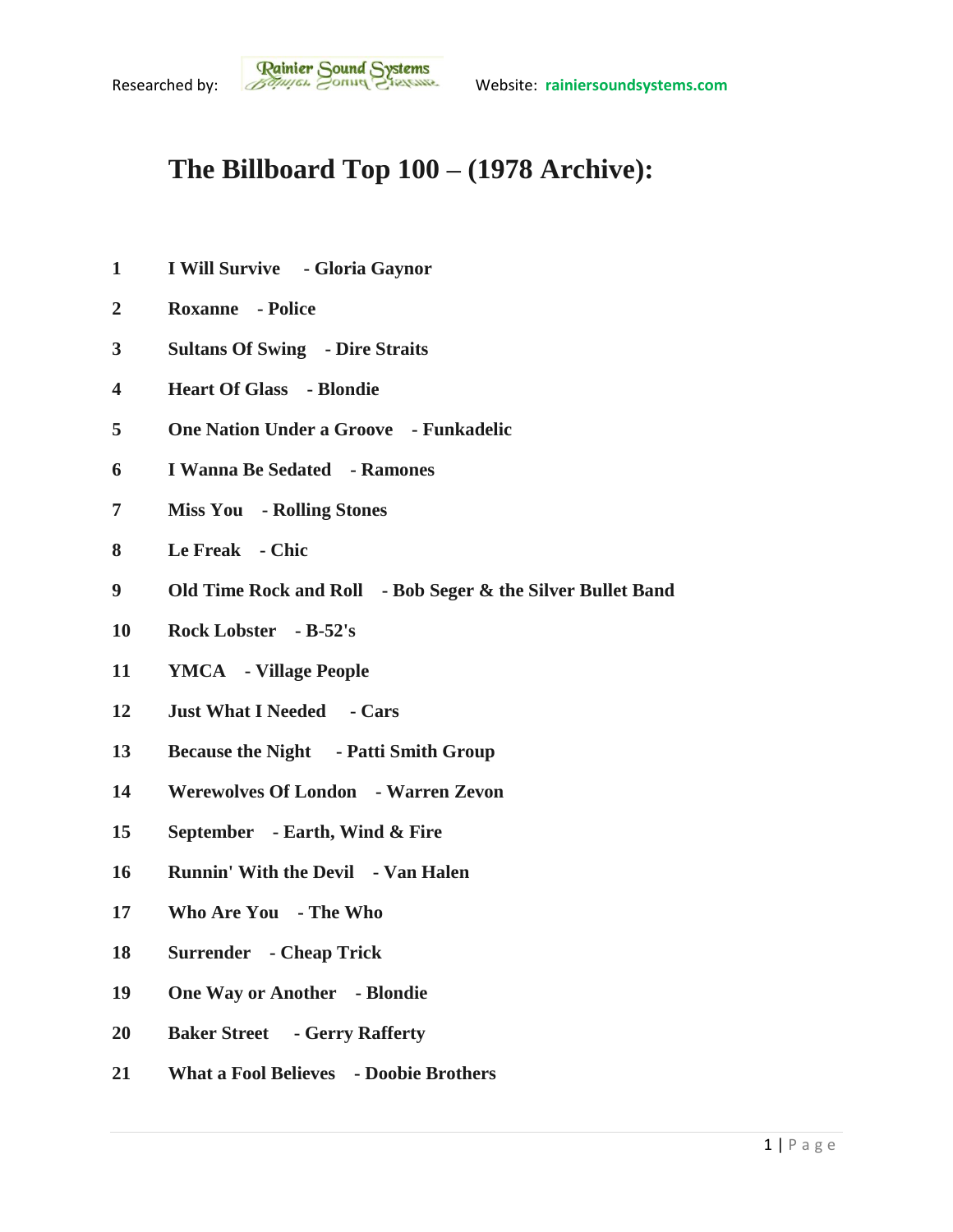- **Pump It Up - Elvis Costello**
- **You're the One That I Want - John Travolta & Olivia Newton-John**
- **Boogie Oogie Oogie - A Taste of Honey**
- **Wuthering Heights - Kate Bush**
- **Reunited - Peaches & Herb**
- **Beast Of Burden - Rolling Stones**
- **Is She Really Going Out With Him? - Joe Jackson**
- **You Really Got Me - Van Halen**
- **Got To Be Real - Cheryl Lynn**
- **Ever Fallen In Love? - Buzzcocks**
- **My Best Friend's Girl - Cars**
- **Teenage Kicks - Undertones**
- **Last Dance - Donna Summer**
- **Follow You, Follow Me - Genesis**
- **Three Times a Lady - Commodores**
- **My Life - Billy Joel**
- **Life's Been Good - Joe Walsh**
- **White Man In Hammersmith Palais - The Clash**
- **Fire - Pointer Sisters**
- **Dreadlock Holiday - 10cc**
- **I Want You To Want Me - Cheap Trick**
- **Use Ta Be My Girl - O'Jays**
- **Hold the Line - Toto**
- **Das Model - Kraftwerk**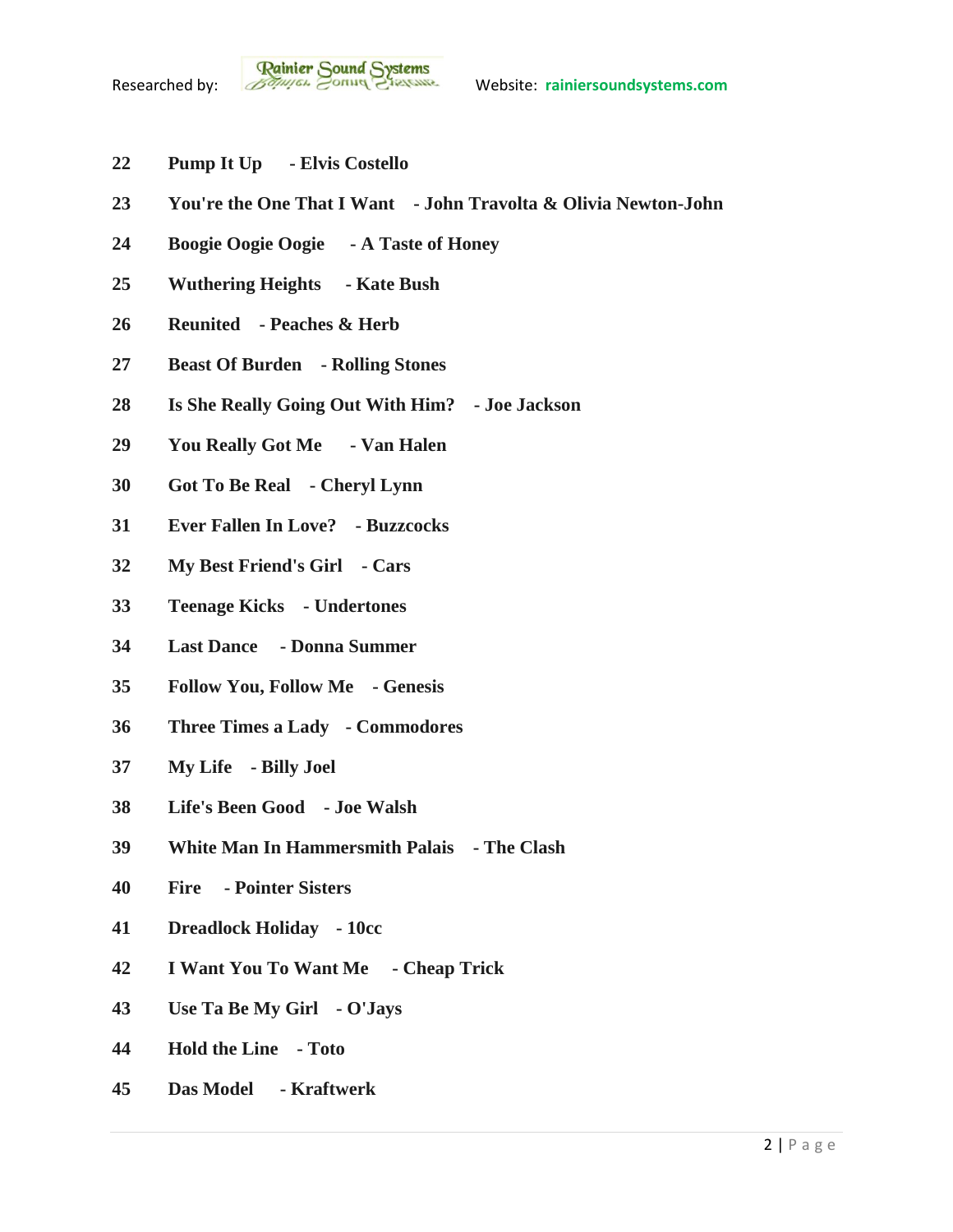- **Driver's Seat - Sniff 'n' the Tears**
- **Oh Honey - Delegation**
- **Knock On Wood - Amii Stewart**
- **Take Me To the River - Talking Heads**
- **You Make Me Feel (Mighty Real) - Sylvester**
- **Hit Me With Your Rhythm Stick - Ian Dury & the Blockheads**
- **Get Off - Foxy**
- **Sunday Girl - Blondie**
- **Don't Look Back - Boston**
- **On Broadway - George Benson**
- **The Groove Line - Heatwave**
- **You and I - Rick James**
- **Kiss You All Over - Exile**
- **Do Ya Think I'm Sexy - Rod Stewart**
- **Can't Stand Losing You - Police**
- **Renegade - Styx**
- **Double Vision - Foreigner**
- **MacArthur Park - Donna Summer**
- **Close the Door - Teddy Pendergrass**
- **How You Gonna See Me Now - Alice Cooper**
- **Good Times Roll - Cars**
- **Mary Jane - Rick James**
- **Wheel In the Sky - Journey**
- **Hot Blooded - Foreigner**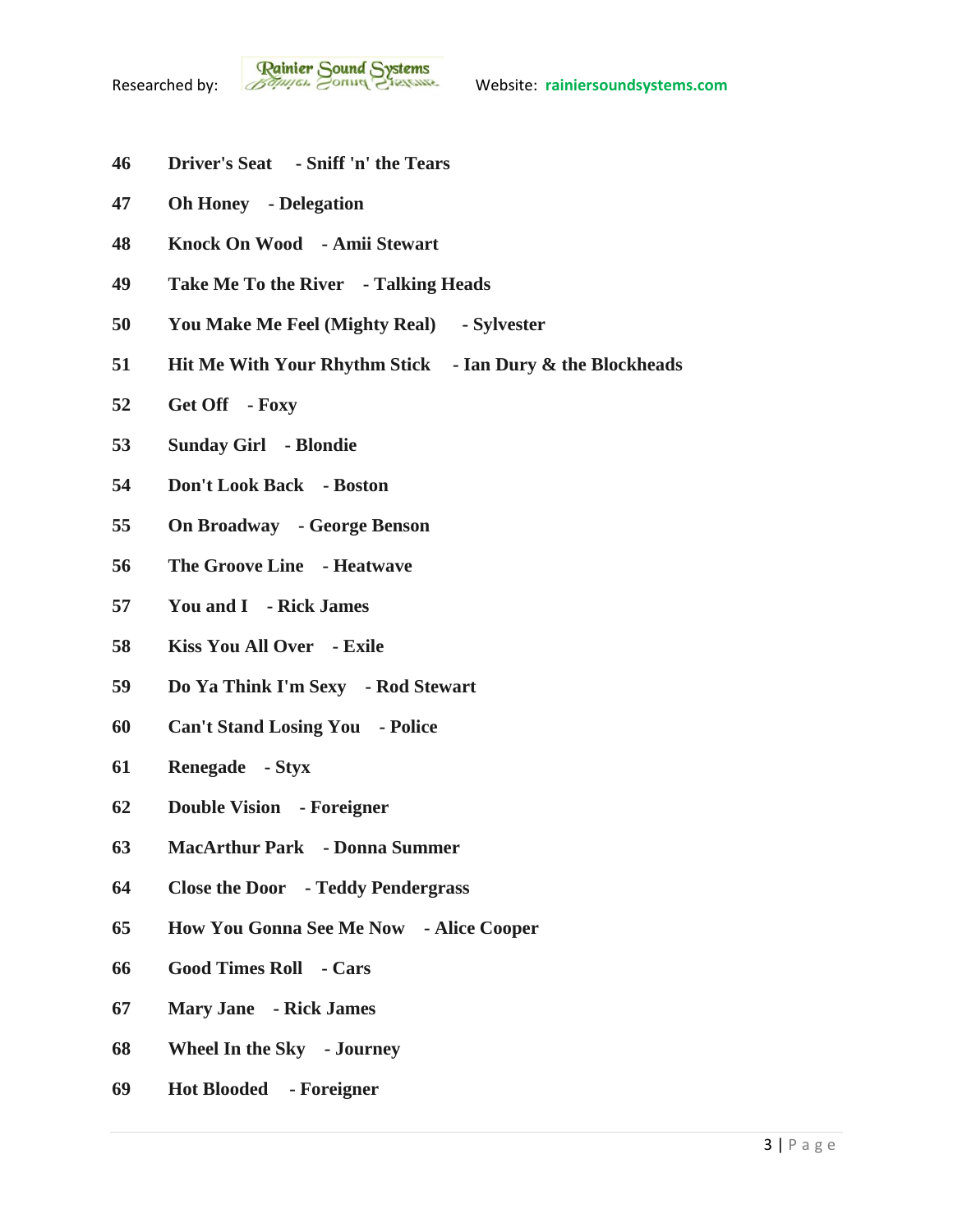- **The Closer I Get To You - Roberta Flack with Donnie Hathaway**
- **Down In the Tube Station At Midnight - The Jam**
- **I Fought the Law - The Clash**
- **Shake Your Body - Jacksons**
- **Jamie's Cryin' - Van Halen**
- **Grease - Frankie Valli**
- **I'm Every Woman - Chaka Khan**
- **Shattered - Rolling Stones**
- **Shout - Otis Day & the Knights**
- **Don't Stop Me Now - Queen**
- **Radio Radio - Elvis Costello**
- **Shake Your Groove Thing - Peaches & Herb**
- **Hollywood Nights - Bob Seger & the Silver Bullet Band**
- **I Love the Night Life - Alicia Bridges**
- **So Lonely - Police**
- **Badlands - Bruce Springsteen**
- **What You Won't Do For Love - Bobby Caldwell**
- **Public Image - Public Image, Ltd.**
- **Lights - Journey**
- **Love Is Like Oxygen - Sweet**
- **We've Got Tonite - Bob Seger & the Silver Bullet Band**
- **He's the Greatest Dancer - Sister Sledge**
- **Still the Same - Bob Seger & the Silver Bullet Band**
- **Love Don't Live Here Anymore - Rose Royce**